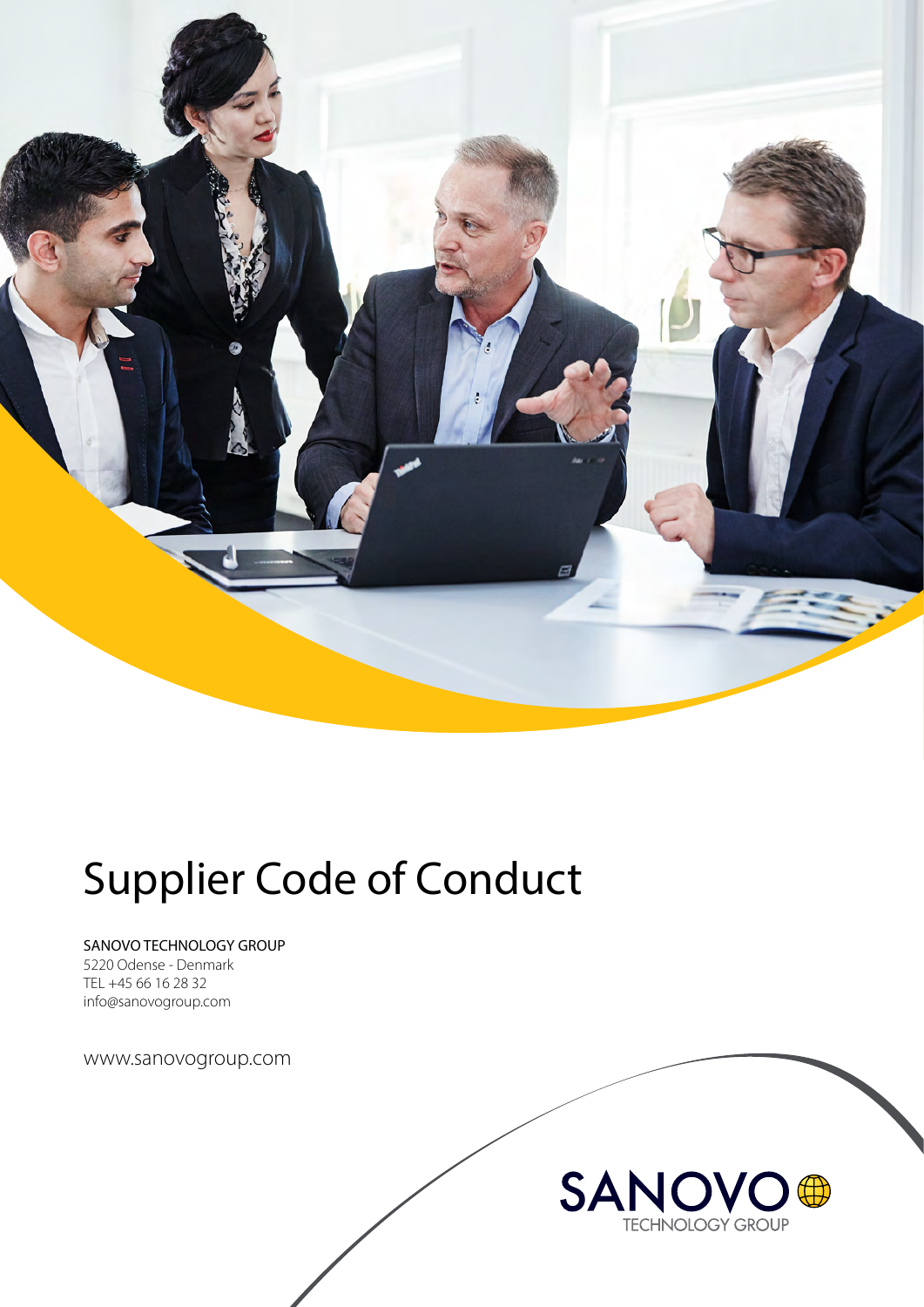# **Introduction**

As a worldwide company, SANOVO TECHNOLOGY GROUP has a global responsibility to act from a holistic mindset in relation to the world, its population and their joint future. In SANOVO TECHNOLOGY GROUP, this responsibility is incorporated under the Company Karma business philosophy, which is a core aspect of the way we intend to do business regardless of industry and market.

Being a THORNICO company we follow the overall Company Karma Policies from THORNICO.

**Clcik here to [find more information:](https://www.sanovogroup.com/company-karma/code-of-conduct/)  [https://www.sanovogroup.com/company-karma/code-of-conduct/.](https://www.sanovogroup.com/company-karma/code-of-conduct/)**

Through close cooperation with our suppliers, SANOVO TECHNOLOGY GROUP wish to contribute to enhancing our social responsibility. SANOVO TECHNOLOGY GROUP's declared aim is to ensure that suppliers of goods and/or services to the company operate in accordance with the Code of Conduct.

The Supplier Code of Conduct is an integral part of the trading agreement when the supplier agrees to trade with SANOVO TECHNOLOGY GROUP.

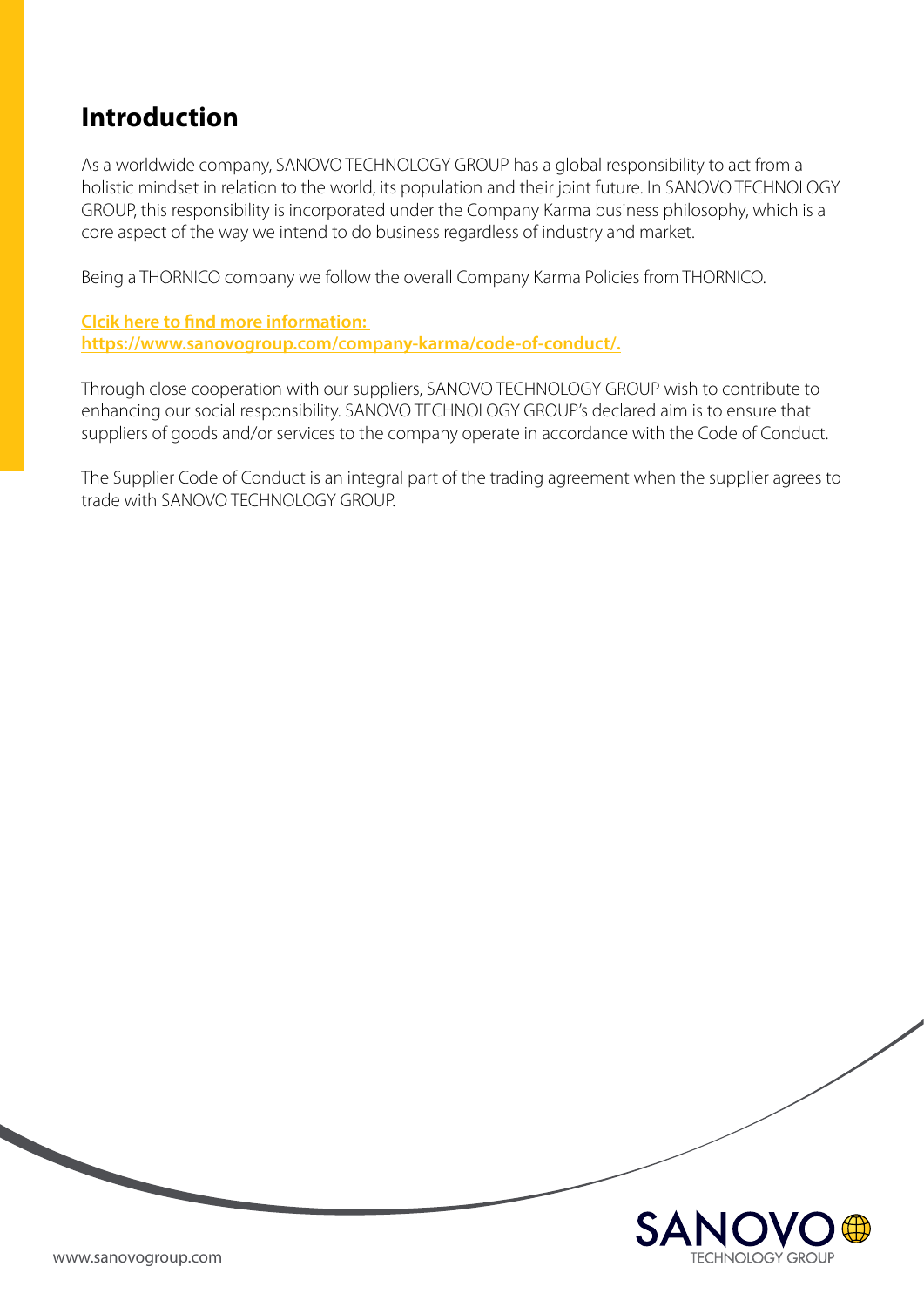# **Working Conditions**

#### *Child labor*

Child labor is not tolerated. Local legislation and regulations in relation to the age of the child employed must be respected. It is the supplier's responsibility, at all times, to verify the age of every person in the workforce.

#### *Forced labor and mental/physical harassment of employees*

Forced or compulsory labor of any kind is not tolerated, including work in prison, work on a compulsory contract, slavery and other forms of labor that are undertaken against free will or choice. Employees may not be subjected to physical or mental abuse, including corporal punishment, threat of violence, sexual harassment or any other form of abuse.

#### *Compensation and working hours*

Employees must be compensated at least in accordance with local legislation. Furthermore, the supplier must provide the services required by legislation. The supplier is responsible for ensuring compliance with national legislation concerning the maximum number of working hours per week.

#### *Discrimination*

Cultural differences must be recognized and respected. However, all employees must be treated in accordance with their skills and qualifications in any circumstance related to work, employment, promotion, training, dismissal and termination, and any other conditions pertaining to employees. Employees must not be discriminated against on the basis of their opinion or personal circumstances, such as race, religion, age, national origin, sexual orientation or gender.

#### *Freedom of association*

The company allows employees the freedom to exercise their right to create, enroll or decline to enroll in organizations representing employees' interests. The company must not expose employees to threats or harassment in connection with the peaceful exercise of these rights. On request, the employees must be allowed to negotiate collectively in accordance with applicable regulations without the risk of intervention or restriction.

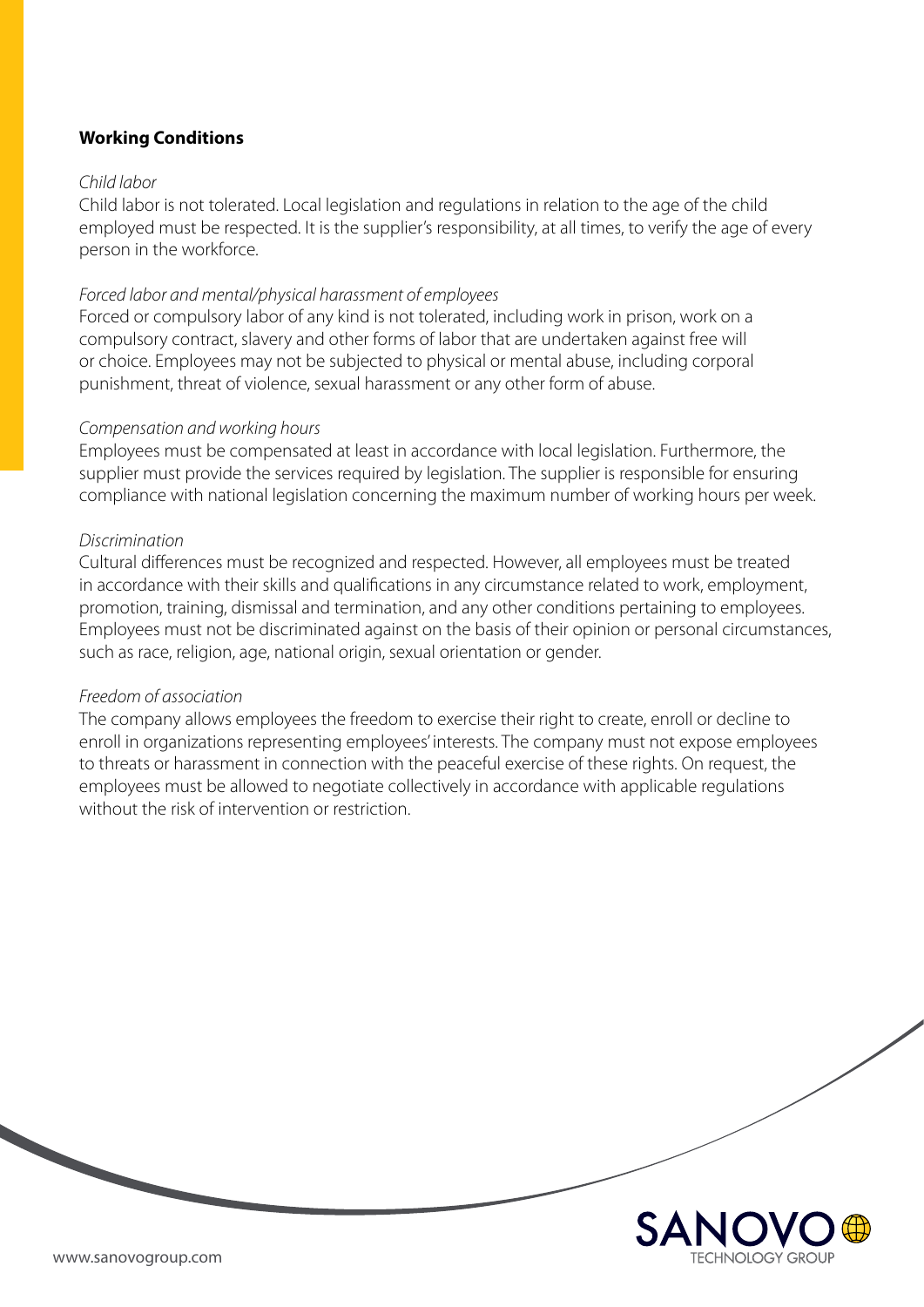# **Working enviroment/health and safety**

All employees must have a safe and healthy working environment that complies with local laws and at least secures the following:

- Facilities that as a minimum comply with the applicable fire prevention regulations and building safety regulations
- Facilities that provide adequate lighting and ventilation at the workplace
- Paths and exits that are accessible at all times
- Employees are aware of safety procedures including emergency aid and evacuation
- All types of safety equipment used are systematically tested and checked.
- The employer must take the necessary steps to prevent accidents at work and/or work-related illness

#### **External enviroment**

The supplier must comply with all local laws and regulations concerning protection of the external environment. SANOVO TECHNOLOGY GROUP will prioritize suppliers, who trade responsibly and make as much effort as possible to minimize environmental impact.

## **Inspection and audit**

SANOVO TECHNOLOGY GROUP retains the right to inspect relevant suppliers and their facilities to ensure compliance with Code of Conduct. The inspection will always be carried out in agreement with the supplier.